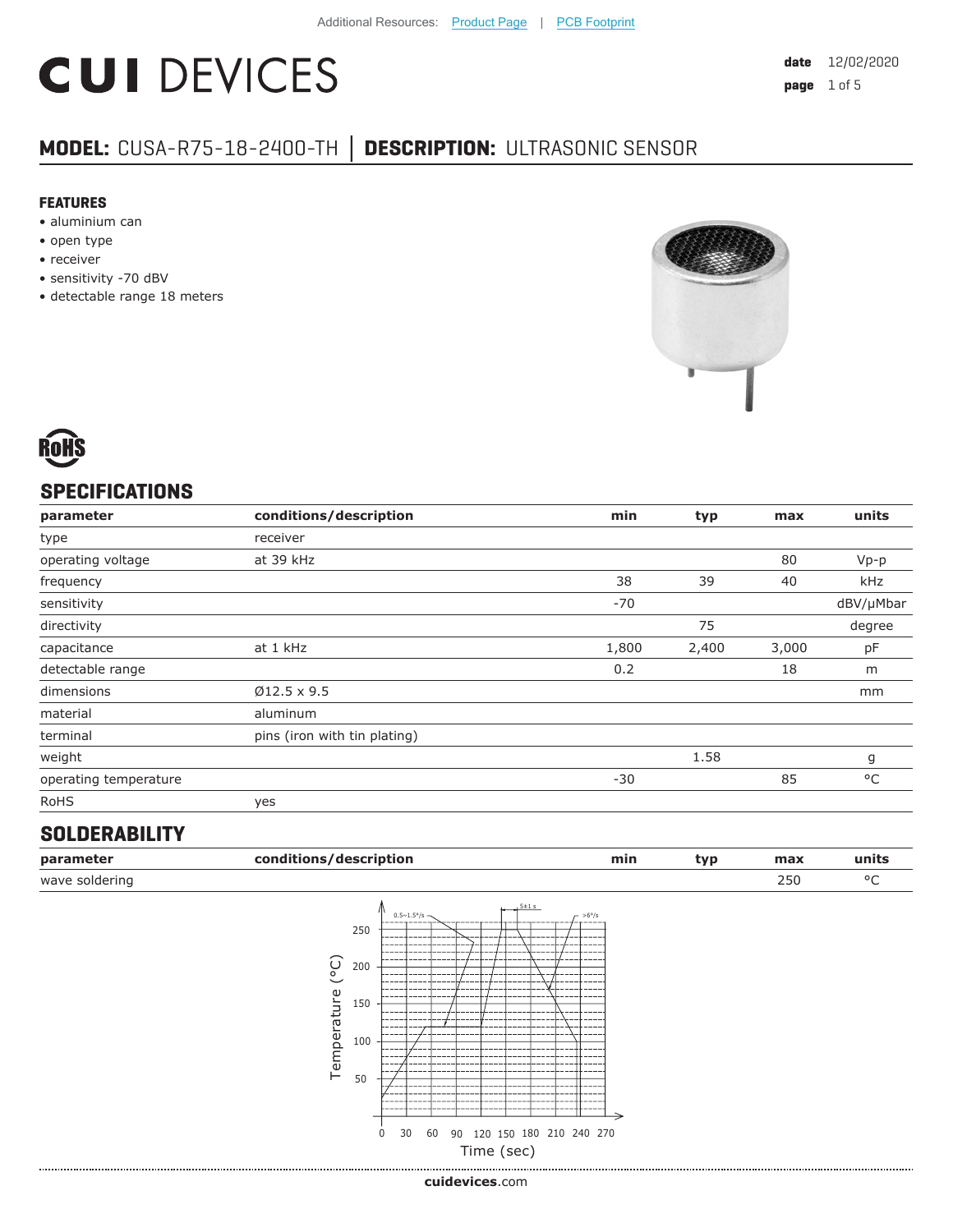#### **MECHANICAL DRAWING**

units: mm



Recommended PCB Layout Top View

......................

 $2 - 0.9$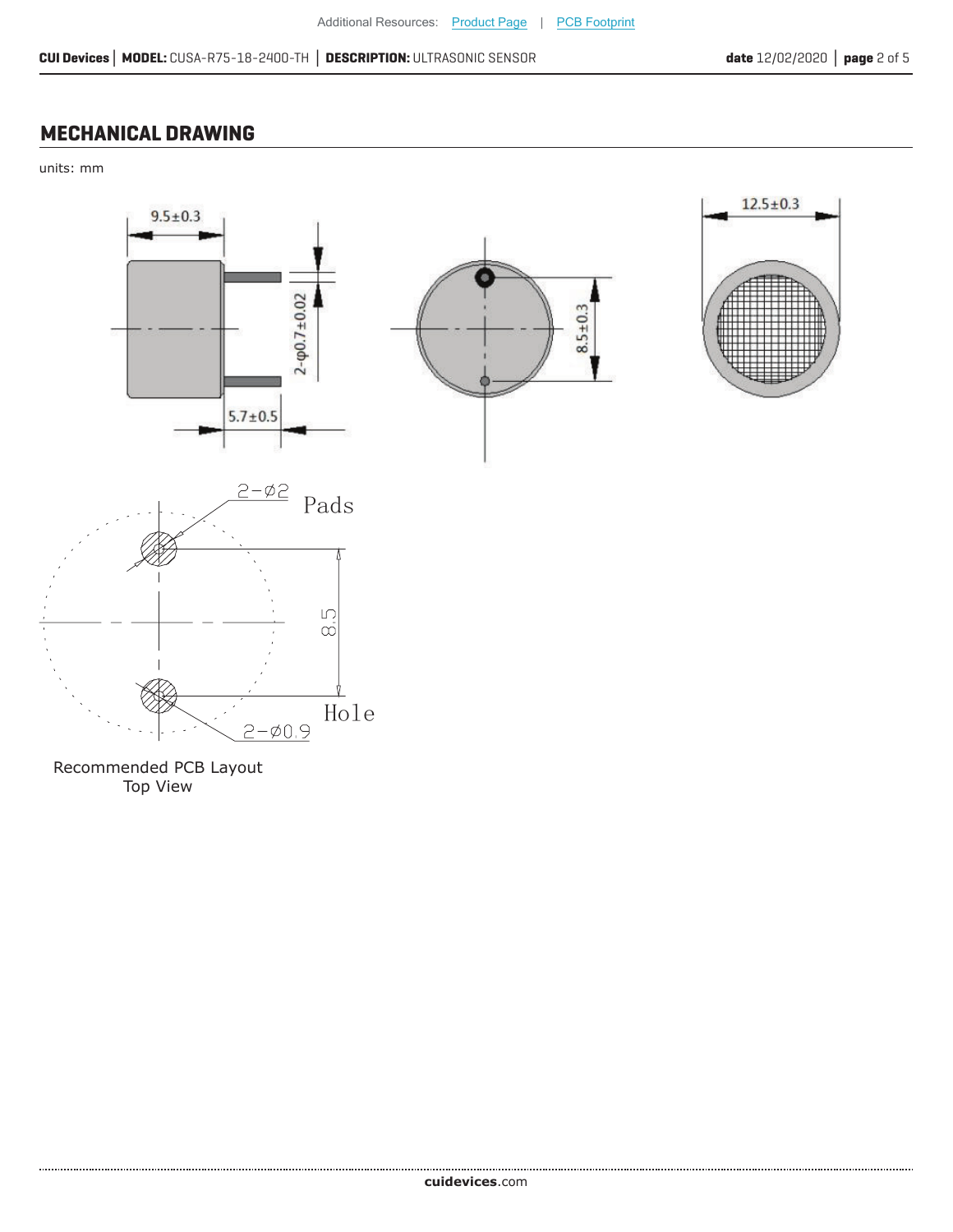#### **BEAM PATTERNS**

.......................



Directivity

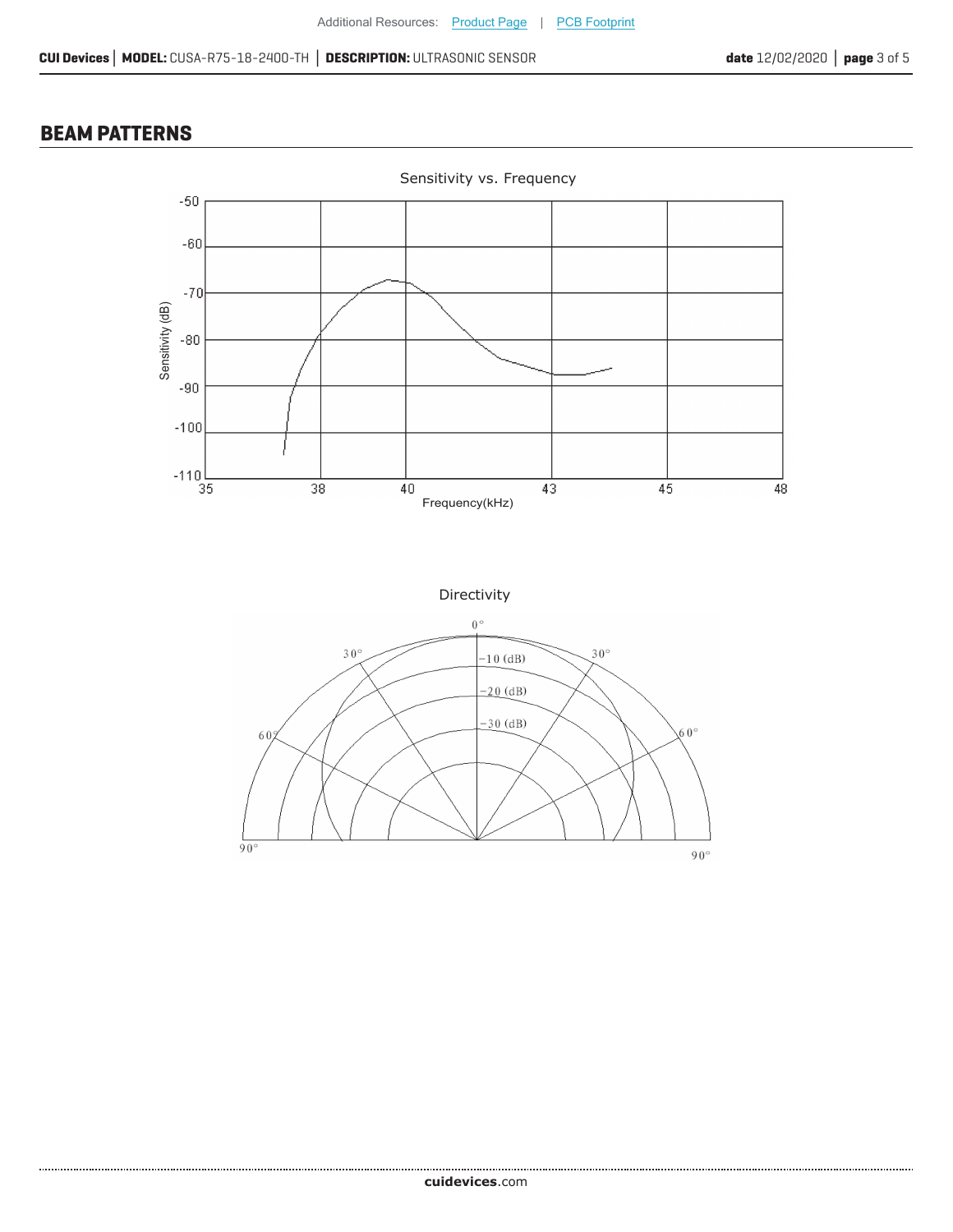#### **PACKAGING**

units: mm

Tray Size: 230 x 135 x 35 mm Tray QTY: 100 pcs per tray Carton Size: 490 x 350 x 270 mm Carton QTY: 4,000 pcs per carton